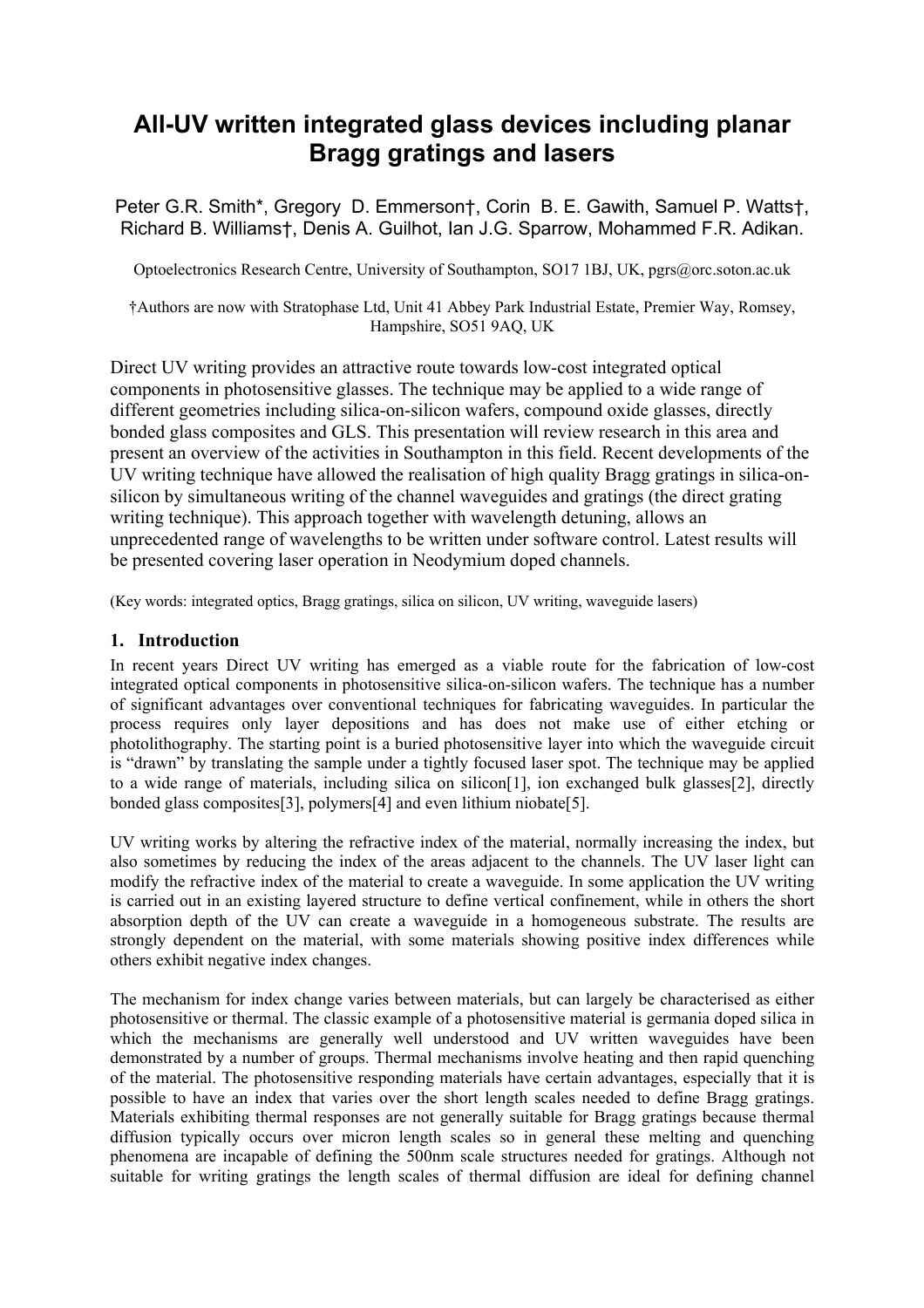waveguides and the heating/rapid quenching mechanisms provide a powerful means of making waveguides in soft glasses.

A recent application of UV writing has been the development at the ORC, University of Southampton, of a technique for the simultaneous definition of Bragg gratings and channels waveguides. While the fibre Bragg grating has undoubtedly been one of the most important developments in optics over the last 20 years, there is a growing need to see this technology applied to planar gratings. The new approach that will be described in this paper provides a uniquely powerful and flexible solution to the provision of Bragg gratings in a planar format. Combining closely packed channel waveguides with a versatile Bragg grating tailored spectral response would allow the creation of compact systems for wavelength division multiplexing on a single optical chip. To this end we recently demonstrated the first simultaneous definition of channel waveguides with integral Bragg gratings based on the interference of two focused UV-writing beams [6]. This single-step approach was developed to promote optimal use of sample photosensitivity for both the waveguide geometry and Bragg grating superstructure, with the potential for implementing many aspects of advanced grating design, such as chirp and apodisation, without the need for a phase mask.

Here, we review the latest developments in UV writing, firstly for the Direct Grating Writing process, extending the UV-written channel waveguide geometry towards two-dimensional devices, which also demonstrating an unprecedented ultra-wide grating detuning response across the entire ITU grid, the spectral wavelengths commonly used in optical communication systems. We will describe the technique for controlling the grating response is defined through computer software, and as such requires no modifications to our experimental setup to create Bragg gratings with responses spanning 490nm, providing an almost unparallel flexibility as a fabrication process. Having reviewed the UV writing technique, we will then cover recent results on all UV written planar laser operation and the use of gratings to characterize materials.

Direct UV writing is a fabrication technique based on the motion of a tightly focused writing spot relative to a 'blank' photosensitive sample. The photosensitive material exhibits a refractive index increase only in the regions exposed to the UV irradiation, leaving the remaining areas of the sample unaffected. When the writing spot is traced relative to the sample, the paths of motion define the structures of the planar channel waveguides, and thus ultimately the devices written (figure 1). Through accurate control of the location of the writing spot, complex multi-channelled overlapping structures (for example splitters, couplers, etc.) can be written, with the structure design controlled entirely through computer software. This approach provides the significant advantage that no photolithographic or subsequent clean-room processing steps are required.



Figure 1: Showing the concept of Direct UV writing

Figure 2: Concept of Direct Grating Writing

In our variant of Direct UV writing, throughout the remainder of this paper referred to as Direct Grating Writing (DGW), two focussed beams are overlapped to give a micron-order near-circular spot with an inherent linear interference pattern in one dimension (figure 2). Exposure of this intensity pattern onto a photosensitive sample results in an overall refractive index increase with the same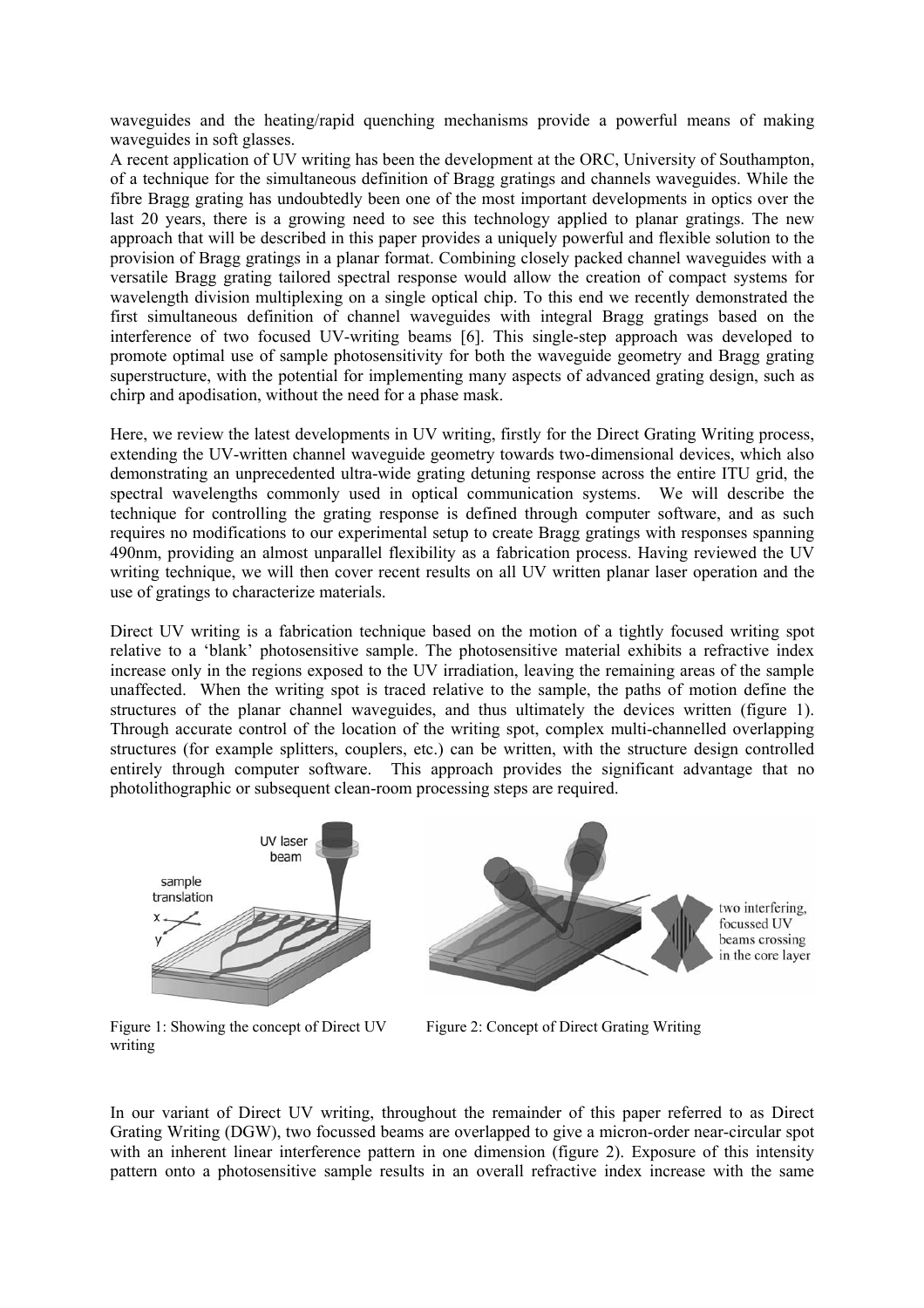physical dimensions as the writing spot, but with a periodic modulation corresponding to the inference pattern. By exposing multiple 'snap-spots', each offset by the period of the interference pattern, the index modulation structure can be extended, plane by plane, into a grating structure much longer than the size of the spot. As the interference pattern is contained within the writing spot, the width of the induced grating is by definition the same as a channel waveguide. When the sample is translated under a constant power writing beam, the intra-spot interference pattern is averaged out and the focussed spot can be used to write standard channel waveguide structures, including the curves and junctions that form the basic building blocks of many larger integrated optical systems [7].

The combination of these two techniques allows planar Bragg gratings to be inserted into complex all-UV-written devices in a single processing step, and is achievable as a direct result of the small writing spot fundamental to this process. Structurally, the Bragg gratings produced using the new Direct Grating Writing technique differ in a significant manner to planar Bragg structures defined in a conventional two step process. This is because traditional two-step Bragg grating fabrication requires the Bragg grating structure to be superimposed over an existing channel waveguide, typically by exposing a UV interference pattern onto a photosensitive channel [8]. As the interference pattern is superimposed onto the existing waveguide structure the index modulation is always added to the index of the channel, and thus the average index of the channel is increased by the addition of the Bragg grating structure.

By contrast, in DGW the Bragg grating modulation is not superimposed, but generated at the same time as the channel structure, with the index modulation oscillating either side of the average index of the channel. Thus, the contrast of the grating is independent of the strength of the channel waveguide within the limit of the average index of the channel structure. This is an important feature of the process allowing the optimization of the channel waveguide and Bragg grating properties independently without detrimental effects to the other structure. As the photosensitivity of the sample is no longer shared between the two processing steps, the risk of saturation of the photosensitive effect is reduced, often a limiting factor in the traditional two-step techniques. Additionally, this allows the matching of channel strengths and the seamless interconnection between channel waveguides and Bragg grating structures resulting in optimal device performance. An additional advantage of the small interference spot is the very accurate location and short lead-in/out distance (distance of varying grating contrast, in this case the width of the writing spot) to the grating structure.

# **2. Experimental**

Fabrication of direct-written gratings was performed using a frequency-doubled 244nm argon-ion laser, a high precision 3-dimensional translation stage, and an interferometrically-controlled acoustooptic modulator. A beam splitter was used to create two separate beam paths at an intersection angle of 29 degrees, and both beams were individually focussed and aligned to give a single ~4µm interfering spot.



The samples used throughout these experiments were three-layer silica-on-silicon wafers produced through flame hydrolysis deposition. In each case the core layer was co-doped with germanium, seeding the sites that are potential hosts for the UV absorbing defect centers, whilst raising the refractive index thus defining a planar waveguide structure. The photosensitivity of the germanosilicate core layer was enhanced by deuterium loading at 100-150bar for one week, following which the samples were UV-written immediately at room temperature. A range of planar gratings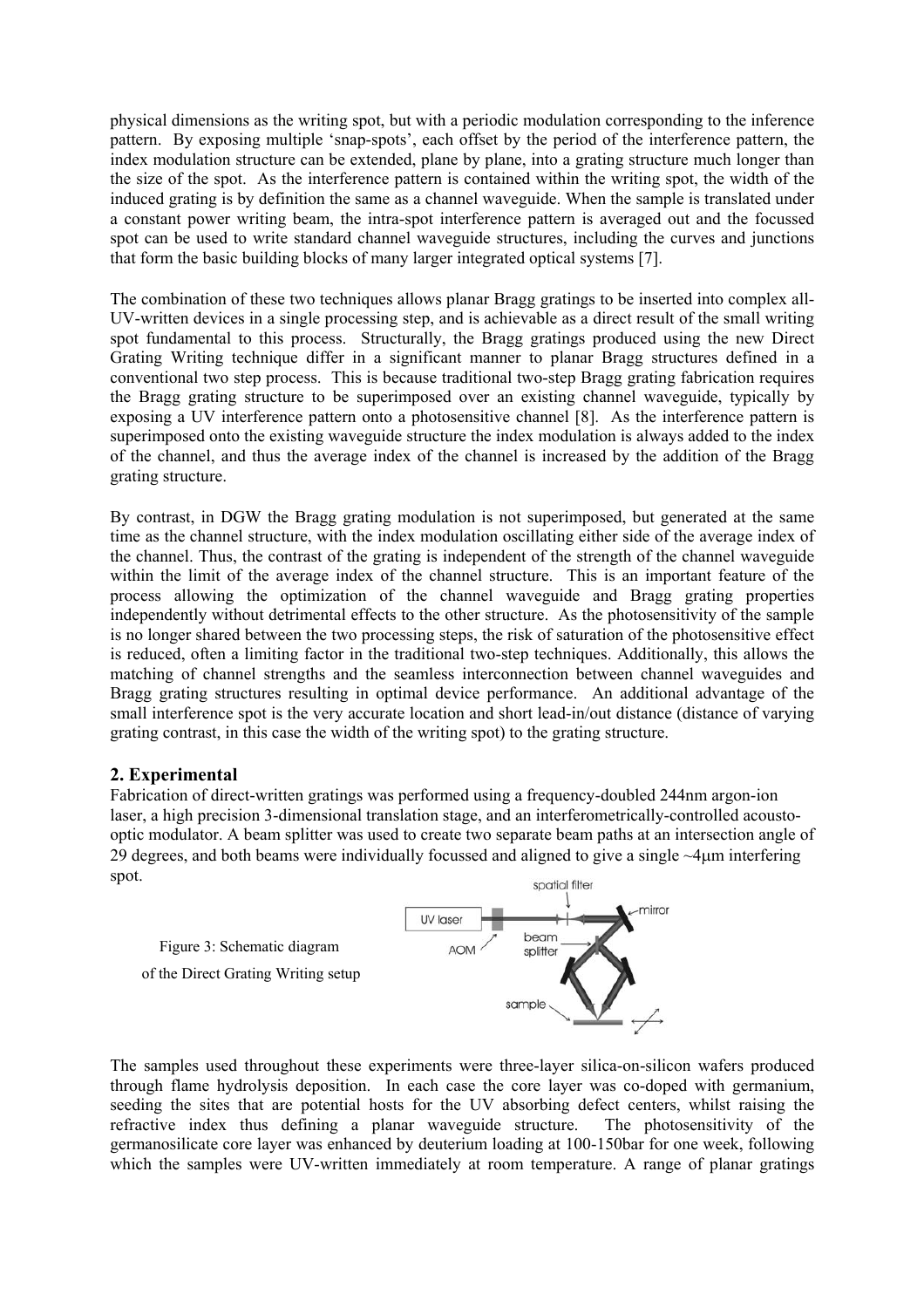based on variations of period, length, channel waveguide structure, and UV-writing conditions (speed, power, etc.) have been written and subsequently characterised using an optical spectrum analyser.

## **3. Results**

A typical mode profile of a channel waveguide containing a Bragg grating structure is shown in figure 4 (at 633nm) and figure 5 (at 1.55µm). The guided modes have near symmetrical profiles comparable to that of standard single mode telecoms' fibres, providing a high degree of compatibility between the planar channels and fibre. The channel waveguides are clearly visible by eye, with an NA =  $0.17\pm$ 0.02 measured using a multiple far field imaging technique.



Figure 4: Mode profile of a DGW channel waveguide at 633nm Figure 5: Mode profile of a DGW channel waveguide at 1.5µm

Transmission spectra from two straight channel waveguides containing integral Bragg grating sections are presented in figures 6 and 7. Both Bragg grating gratings were written over the same length and width the same period, however through control of the writing conditions the strength of the wavelength specific response can be readily tailored to range from  $\leq$ 5dB to  $>$ 30dB, with the bandwidth scaling as expected. The Bragg wavelength, dependant in this case on the strength of the channel waveguide, remains at the same wavelength of the two structures confirming the contrast of the grating and the channel strength can be controlled independently.





Figure 6: Spectral response of a 'weak' 8mm long Bragg grating

Figure 7: Spectral response of a 'strong' 8mm long Bragg grating

As the DGW technique is used to define the channel waveguide and grating structures at the same time, the resultant characteristics of the structures are a direct consequence of the writing conditions. Since the only difference between the fabrication of the channel waveguides and Bragg grating sections is the modulation of the laser, the power and writing conditions can be very closely matched for both structures. Thus, by interrogating the response of the grating section, accurate information about both the channel waveguide and Bragg structure can be obtained, providing direct insight into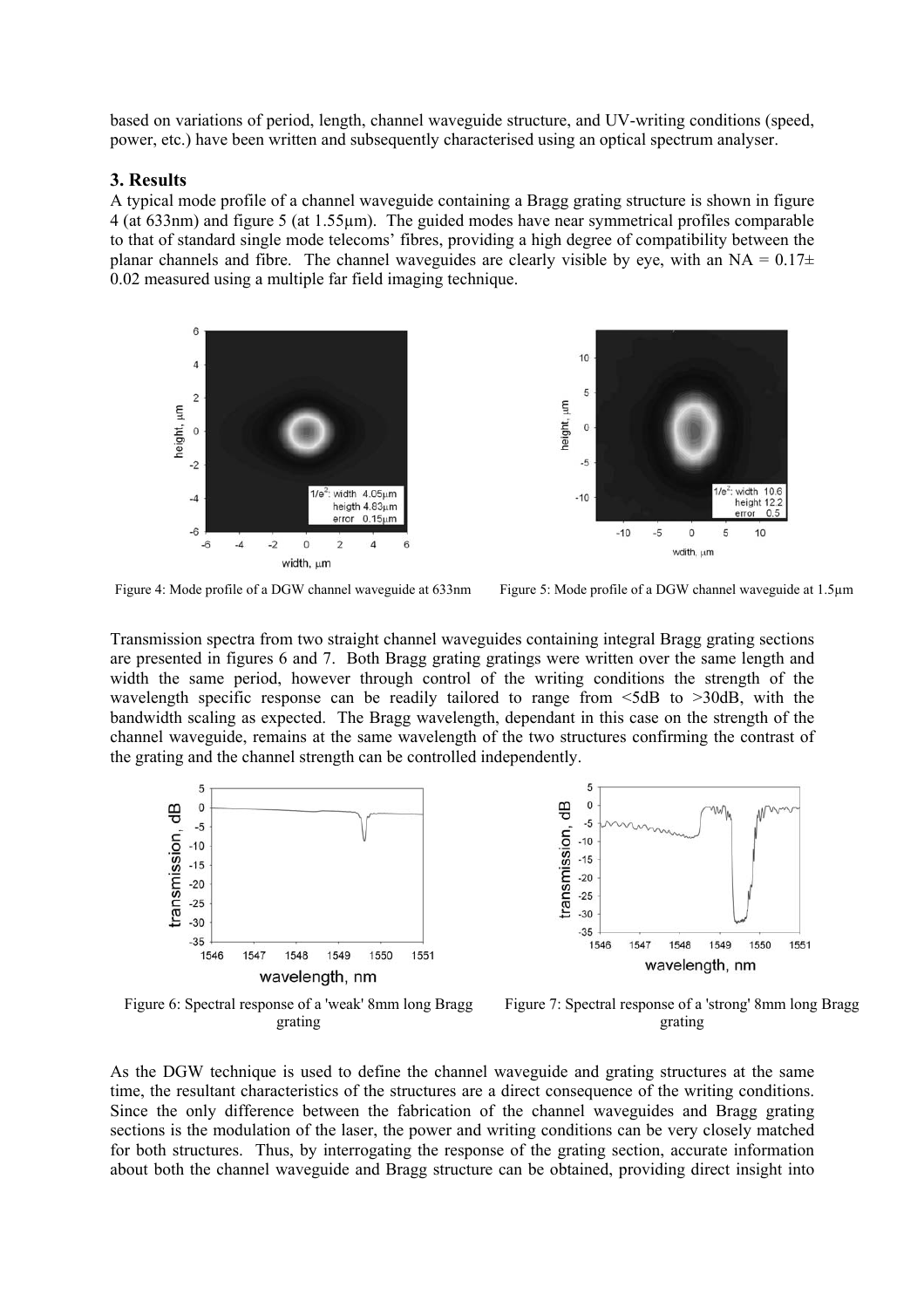the characteristics of the channel waveguides. Using the Bragg relation ( $\lambda_b = 2\Lambda n_{\text{eff}}$ ) and accurate knowledge of the grating period, these gratings offer an ideal method of accurately and efficiently determining the effective index of a guided mode in the waveguide, and hence the strength of the UV induced channel index.

The UV-induced index change of the material and its relationship with the writing beam power depends greatly on the processing history of the sample. Using the convention typically applied in Direct UV writing, the writing conditions have been expressed in terms of fluence (equation 1)[1].

$$
F = \frac{I_{\nu} \times a}{v_{scan}}
$$
 (1)

where F is the fluence (kJcm<sup>-2</sup>),  $I_{UV}$  is the average power density in the writing spot (kJcm<sup>-2</sup>s<sup>-1</sup>), a is the writing spot diameter (cm) and vscan is the translation velocity (cms<sup>-1</sup>). Fluence is an expression of the energy exposed to the material in the writing process and is a common parameter used in direct UV writing.

Figure 8 is a plot of the variation of effective index in a channel waveguide against the writing fluence used, with the data also separated in terms of the power of the writing spot. The data presented in figure 8 is derived from a deuterium loaded sample written immediately after removal from cold storage. It is clear that fluence alone is not an accurate means of describing refractive index change during the UV writing process. Instead it should be noted that, counter-intuitively, the strength of the channel waveguide increases as the writing power is reduced for exposures of the same fluence (corresponding to a slower translation velocity). This effect is consistent throughout the range of fluences used, becoming more pronounced in the low fluence regime. Freshly loaded samples exhibit a distinct threshold effect around fluences below  $10kJcm<sup>-2</sup>$  where channels are no longer written. The exact point where this threshold occurs varies with the power of the writing beam, again with slower translation speeds crossing the threshold effect at lower fluences.



Figure 8: Difference on the strength of the waveguide with writing conditions

#### **Directional Couplers**

Directional couplers are devices ideally suited to a planar geometry, forming the guided wave equivalent of a beam splitter. Such devices rely on the extension of the evanescent field from guided mode extending into the cladding structure surrounding the waveguide. If there is a second waveguide close enough that the evanescent fields interact then power can be coupled between the two structures. The structures can be used for power splitting, coarse wavelength splitting, sensors etc.

In a planar geometry cross coupled directional coupler devices generally [12] comprise of two channel waveguide structures brought very close together (typically of the order 10µm) for a fixed interaction length before separation (figure 9). In the coupling region the power oscillates back and forth between the two channel waveguides. The length of the coupling region required to couple maximum power from one waveguide to another is wavelength dependant, thus for any given coupling length, with a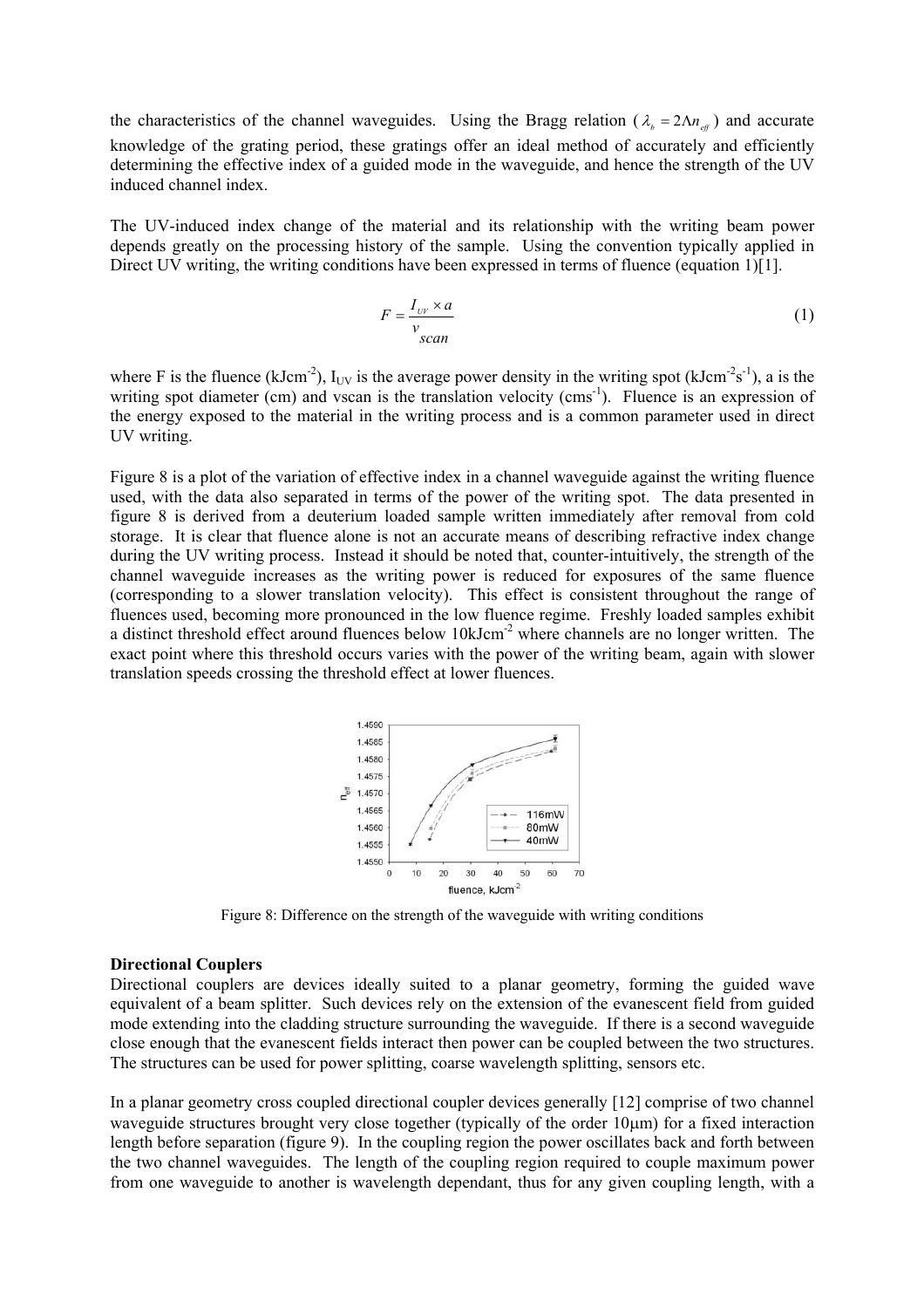range of wavelengths launched into port 1 (figure 9) there are specific wavelengths where all the power is coupled into port 2 and other wavelengths into port 4 with various combinations between.





Based on the crossed coupler architecture, the inclusion of a Bragg grating structure in the coupling region allows the coupling of power into a counter-propagating mode. Coupler structures were produced with an over-head view of half such a device shown in figure 10, the other half of the structure is a symmetrical image.



Figure 10: Overhead view (half) of two directional couplers as illustrated in figure 14

In the coupling region, the waveguide spacing is  $10\mu m$  with various coupling lengths ranging from 8mm to 8.9mm and the power slitting ratio between the two arms for a given coupling length was monitored. A typical broadband output profile of the two output ports is shown in figure 11. The wide-wavelength dependence of the coupling structure is apparent with the power ratio coupling between the two output arms of the device. A Bragg grating was written within the coupling region with a response around 1550nm, providing a narrow, highly wavelength dependant response to the structure. The presence of the second waveguide affects the performance of the Bragg grating during the writing process, however the process is currently being optimized to eliminate this effect.



Figure 11: Wavelength dependence of the power distribution between the output arms of the coupler with a Bragg grating response at 1550nm

#### **Ultra-wide detuning**

With the absolute period of our small-spot interference pattern defined by the refractive index of the host material and intersection angle of the two focused beams, the process of centre-wavelength detuning can be applied to allow gratings of different periods to be defined via computer-controlled modulation of the writing beam, with no alteration to our optical arrangement. As stated earlier, the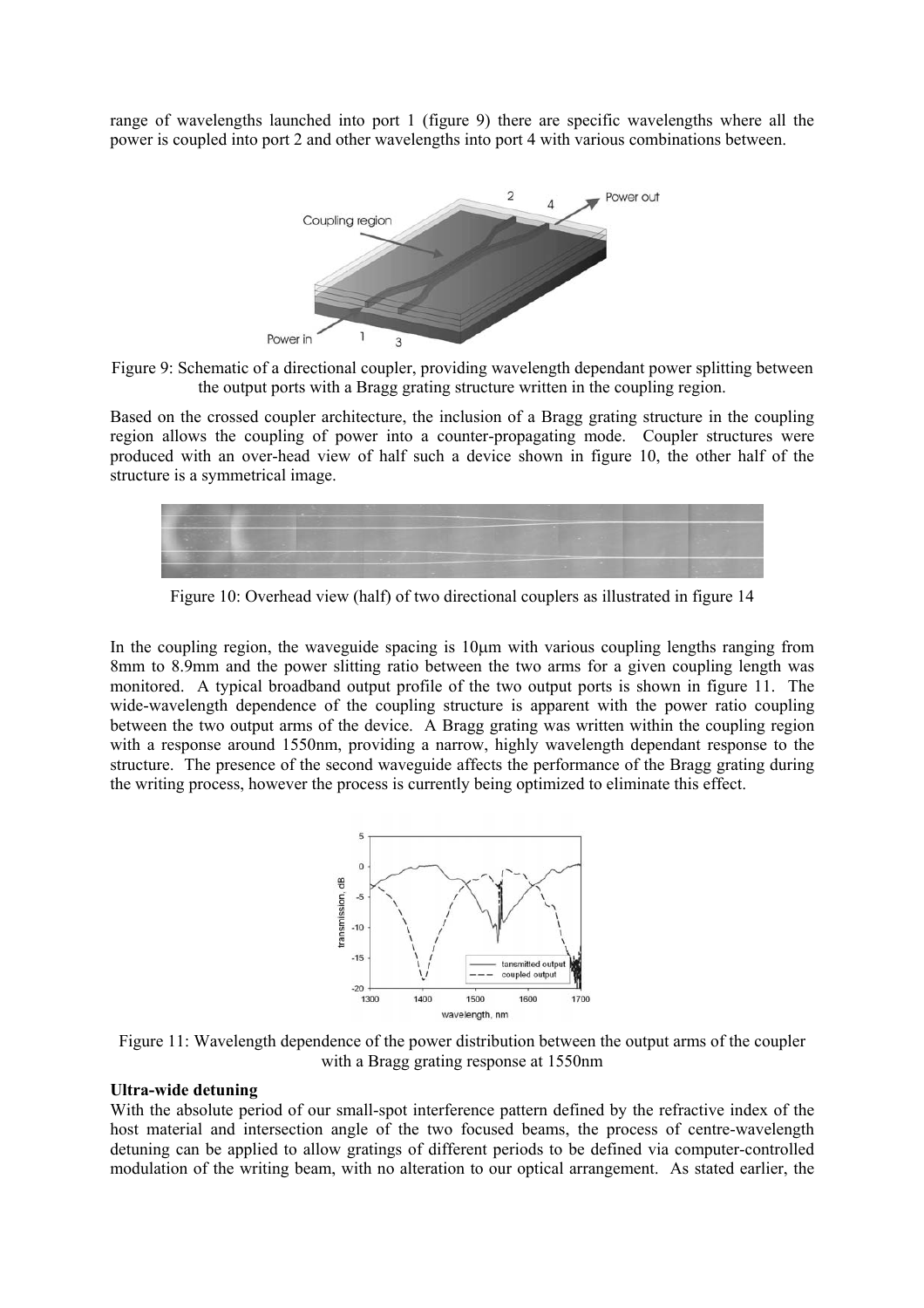DGW process builds up a grating structure through successive exposures of a small spot interference pattern, with each single snapshot only contributing to a fraction of the overall exposure at any given point in the grating structure. Therefore the final grating structure defined in the material is not an image of the interference pattern as in many of the existing techniques [7, 9, 10]. This distinction permits fine tuning of the final grating structure, allowing a specific spectral response that is different from a grating containing an index modulation matching the image of the interference pattern.

In the centre-wavelength detuning process, each exposure of the writing spot is displaced by the period of the interference pattern  $(\Lambda)$  plus an additional constant offset  $(\Delta)$ . With the summation effect of the multiple exposures the resultant index modulation period is defined by the displacement between each exposure ( $\overline{\Lambda}$  +  $\Delta$ ), not the period of the interference pattern. In systems using phase masks to generate an interference pattern the spot size is typically >200µm, resulting in a narrow detuning range. In our system a spot diameter of 4µm with a 532nm period interference pattern results in approximately 8 interference fringes written per exposure. This extremely small writing spot allows a much greater range of detuning from the native interference pattern than has traditionally been possible, allowing our arrangement of a single writing spot formed through the fixed intersection of two writing beams to generate a wide range of grating periods. Using this concept, the process has been demonstrated as a highly flexible fabrication technique capable of producing a wide range grating periods from a single experimental setup, an effect dramatically demonstrated in the graph of figure 12, where an effective detuning range of 490nm, spanning 1.23µm to 1.72µm, and encompassing all of the O, E, S, C, L, and U wavelength bands used in optical communication systems is presented.



Figure 12: Bragg gratings produced through the computer controlled detuning process. Gratings with responses covering the entire ITU grid were produced in a single fabrication run with no alteration to the fabrication setup.

Recently the addition of rare earths by solution doping of a partially consolidated soot has also been achieved. These substrates have found application in the first UV written waveguide laser in Nd doped silica on silicon[13]. This latter result is particularly important as it showed both low threshold and high efficiency for such a system, and proves that the UV writing technique is suitable for high power operation. The realisation of solution doping and UV writing is an important proof of concept for UV writing as it shows that low loss waveguides may be obtained in rare earth doped silica.



Figure 13 showing the threshold characteristic for a directly UV written Nd doped silica on silicon laser